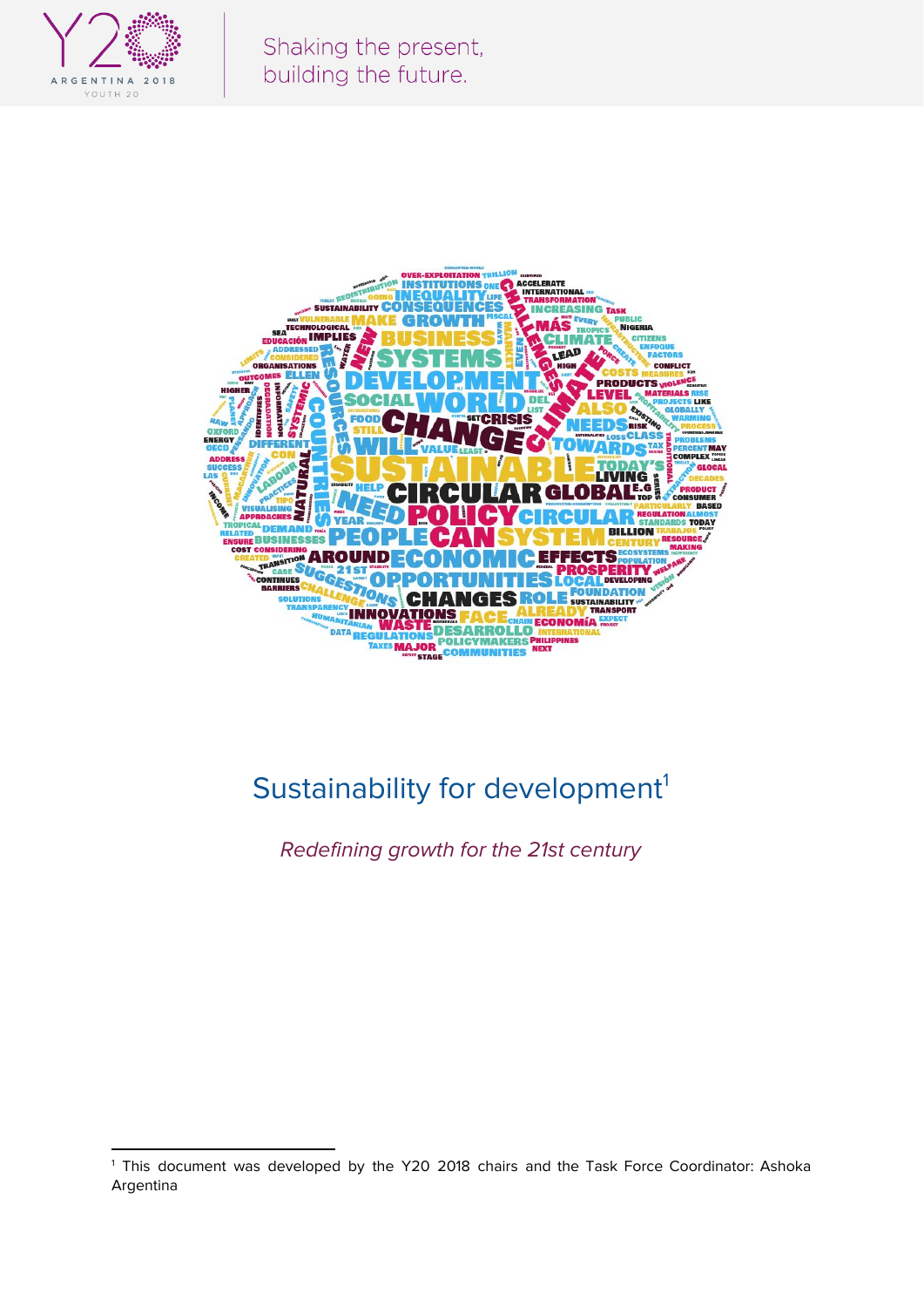

# 1. Introduction

We urgently need to re-think economy, so that we can build systems that are not only useful tools to face today's urgent challenges of climate change and inequality, but also allow humanity to set the stage for a more organic, systemic and coherent set of rules, which enables prosperity for all, while preserving the world around us. Such is the size of the challenge we have decided to face at Y20's Sustainability for Development Task Force.

#### 1. 1. Objectives

This Task Force is meant to be a thought-provoking call to action: delegates will discuss and visibilize the connections and generate cross cutting suggestions that could have "glocal<sup>2</sup>" effects, in their communities, their regions and the whole world.

Policy suggestions and projects that address the Sustainability for Development Task Force should include this "glocal" perspective: we expect big, game-changing ideas, which are rooted in local problems, and solutions that have proven success at the community level, impacting the life of citizens.

During the Y20 process we expect to:

- **1.** Reach a common understanding of today's sustainability crisis and the need to make structural changes that benefit everyone.
- **2.** Identify sustainable alternatives to current economic models, and debate on the convenience to aim towards any of them.
- **3.** Understand current innovations that exist today and promote a more sustainable economy, and identify clear examples of each of them.
- **4.** Propose a series of public policies based on the desired goals, as well as some paths to achieve them.
- **5.** Propose a series of social and public innovation projects that can be carried out by individuals, organisations and communities to face the challenges and trends related to the need for a more sustainable economy.
- **6.** Provide information to the governments to implement economic innovations that accelerate the 21st century sustainable economy that the world needs in order to survive and thrive.

<sup>&</sup>lt;sup>2</sup> Glocal refers to phenomenons characterized by both local and global considerations.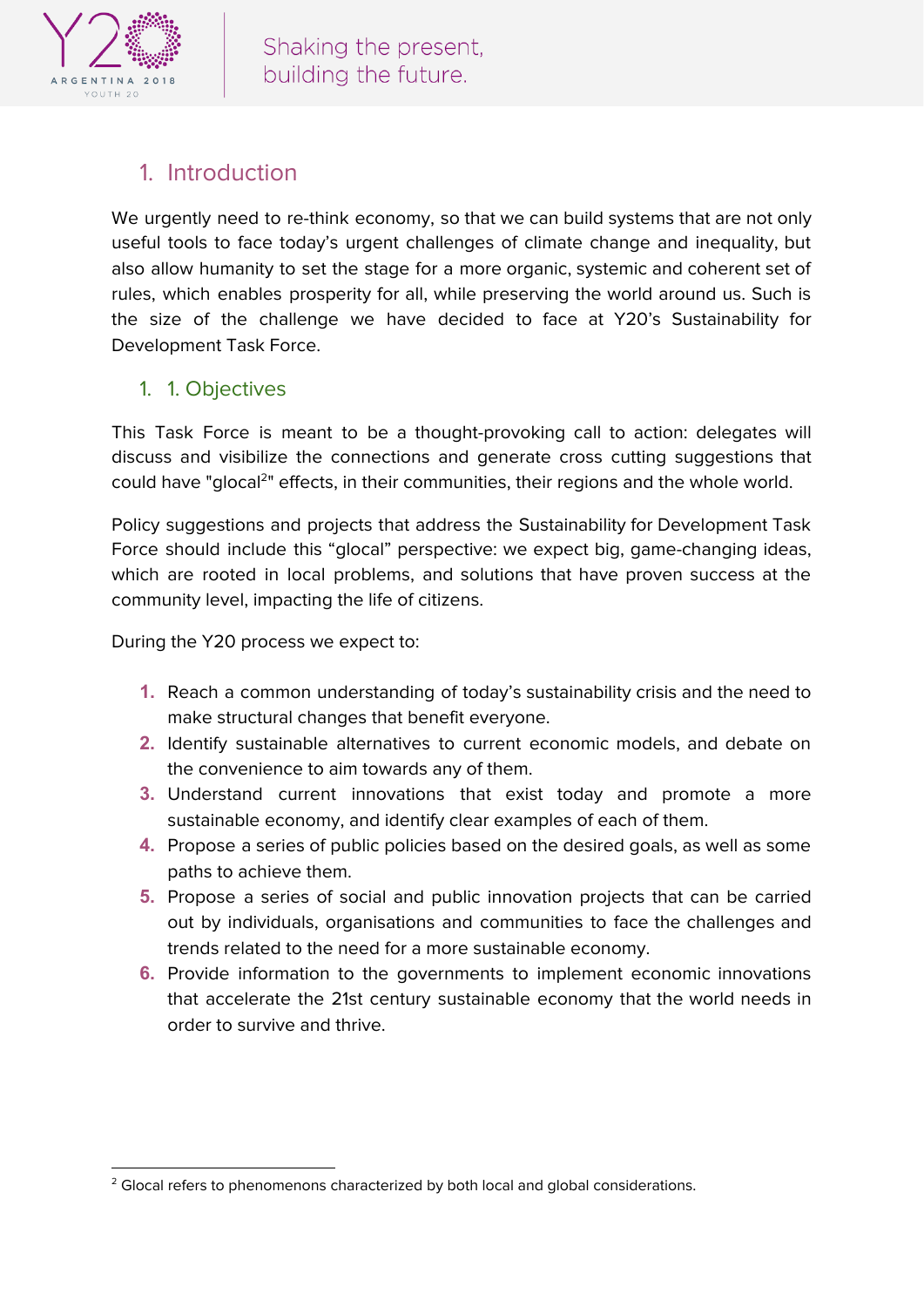

## 2. Current Trends, Challenges and Opportunities

#### 2.1 Comprehensive Models and the path towards them

In 2015 the United Nations adopted a new agenda for development, centred in sustainability. They identified 17 Goals and 169 targets which compose the Sustainable Development Goals (SDGs), focused on different aspects of this approach, from social and humanitarian to climate actions, respect for institutions and sustainable consumption. The message is clear: ensuring prosperity for every person in the world implies thinking of development as a complex system, where all topics are connected and that can be transformed throughout time.

In the meantime, climate change is already happening, as well as water crisis in some of the biggest cities in the planet, the alarming level of plastic contamination in our oceans. Since these phenomenons are creating pressing needs for human resilience both in urban and rural settings, they have become major drivers of innovation, as organizations search for measures to mitigate or help adjust to its effects.

"Climate change has wide-ranging consequences for many industries. Agriculture, tourism, insurance, forestry, water, infrastructure and energy will all be directly affected, though linkages with socio-economic and technological systems mean that risks can accumulate, propagate and culminate in even larger impacts. For example, climate change could threaten food and resource security in parts of the world which may in turn make poverty and conflict more likely" (Bakhsi et al, 2017; p26)

Unfortunately, as global economic growth continues to lead to demand for natural resources and raw materials, over-exploitation implies higher extraction costs and degradation of ecosystems in many countries, even with evidence of the terrible consequences of such practices (Bakhshi; Downing; Osborne and Schneider, 2017).

This means that consumer markets will expand, increasing the demand for already constrained natural resources… but what if that was not the case? What if instead of the linear production-consumption pattern, we could think of waste as a resource?

The **circular economy approach** is grounded in the study of feedback-rich (non-linear) systems, particularly living systems<sup>3</sup>. The approach finds value in products that otherwise would be considered waste, introducing changes in product design, manufacturing process, supply chain, consumer perception, transport infrastructure, policy and regulations, and cultural attitudes. The challenge, then, needs to be addressed considering many stakeholders and limits, and foreseeing the

<sup>&</sup>lt;sup>3</sup>Ellen MacArthur Foundation (2015) Towards a Circular Economy: Business Rationale for an Accelerated transition. https://www.ellenmacarthurfoundation.org/publications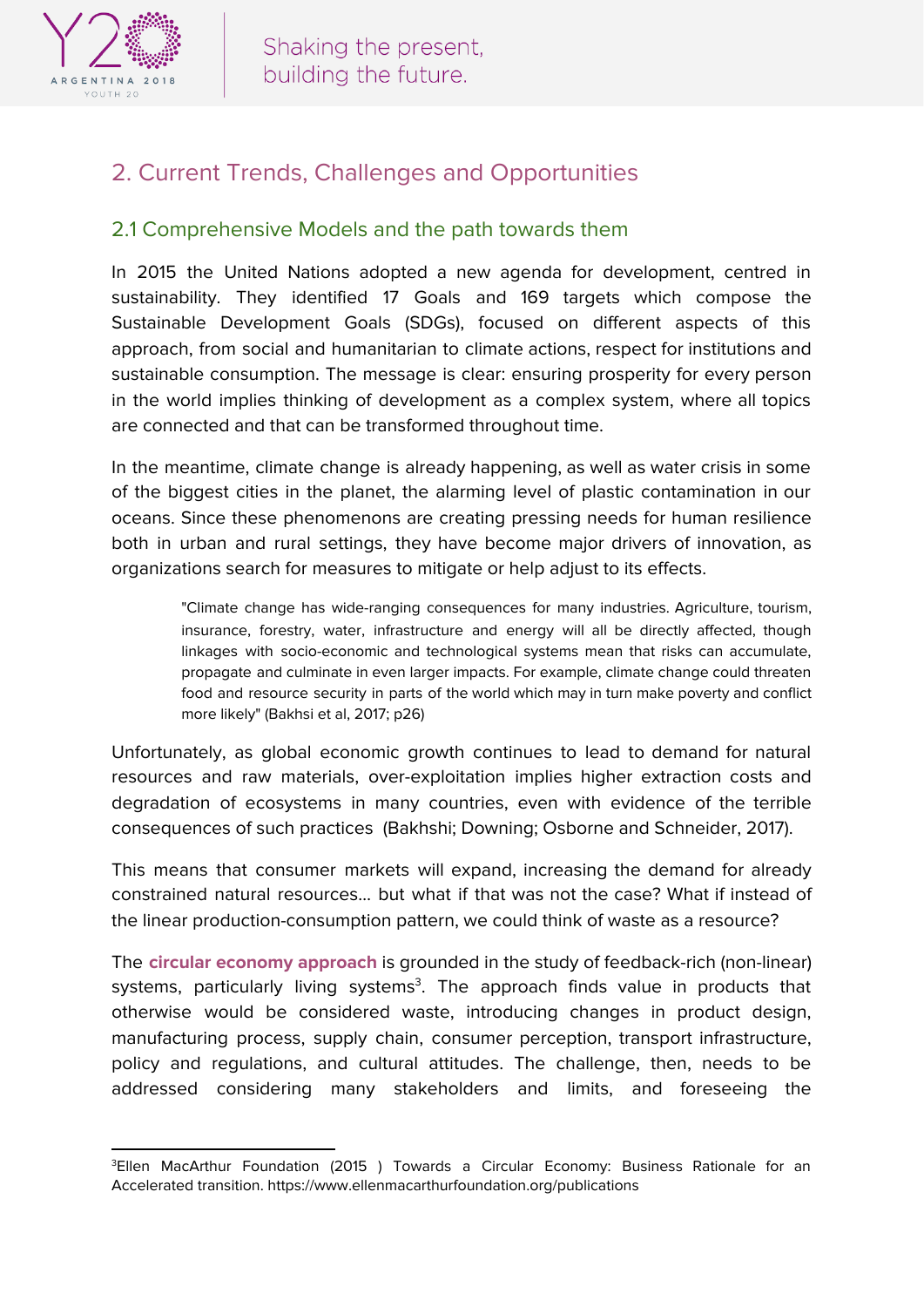

consequences of the transformation in the job market and quality of life of "transition" workers and families.

Source: Ellen MacArthur Foundation

Although the circular economy suggests many opportunities even for profitability, there are "often non-financial barriers limiting further scale-up or holding back development pace"<sup>4</sup>. The Ellen MacArthur Foundation, which is providing global thought leadership on circular economy, identifies some of these barriers, including "unintended consequences of existing regulations (e.g. definitions of waste that hinder trade and transport of products for remanufacturing), social factors such as a lack of experience among companies and policymakers to detect and capture circular economy opportunities, and market failures such as imperfect information (e.g. for businesses to repair, disassemble and remanufactured products) and unaccounted externalities (e.g. carbon emissions)." 5

Alongside these lines, the **Blue Economy** is an open-source movement built around concrete successful case studies of different ways of making business in a way that emphasises solutions being determined by their local environment and physical end

<sup>4</sup> Ellen MacArthur Foundation (2015) Delivering the Circular Economy: A toolkit for policymakers. V1.1

<sup>&</sup>lt;sup>5</sup> Ellen MacArthur Foundation (2015) Delivering the Circular Economy: A toolkit for policymakers. V1.1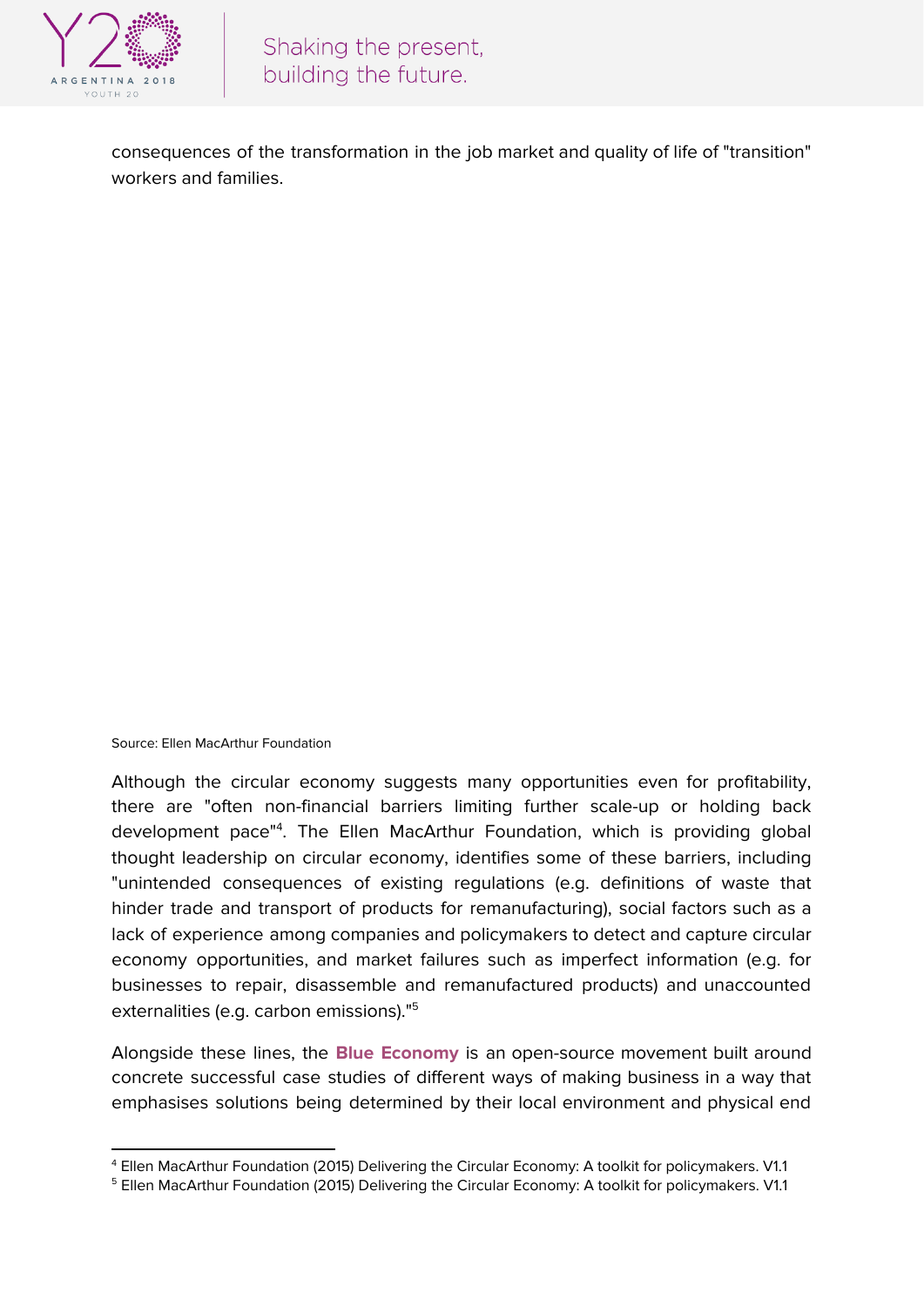

ecological characteristics. As the official manifesto of this movement states, 'using the resources available in cascading systems, (…) the waste of one product becomes the input to create a new cash flow'<sup>6</sup>.

While we are starting to see more and more innovations and emerging ecosystems based on the Circular and Blue Economy premises, these systemic approaches to a sustainable economy are still very far away from the mainstream, and rather hard to find in today's world. The "business as usual" seems to be the rule as far as systemic economic regulation and analysis goes.

However, at the same time, we are witnessing another interesting trend: incremental innovations to traditional business in the form of new kinds of businesses, which provide substantial improvements towards sustainable economies. These new actors are transforming the economy and proving there are more sustainable ways of making business.

The following chart presents some of these alternatives as an evolution (from left to right) from traditional businesses to new models that incrementally prioritize social and environmental impact at the core of its model. The second row presents some very practical examples of how we are currently seeing these concepts in our day-to-day life.

<sup>&</sup>lt;sup>6</sup>The Blue Economy Principles. Link: <https://www.theblueeconomy.org/>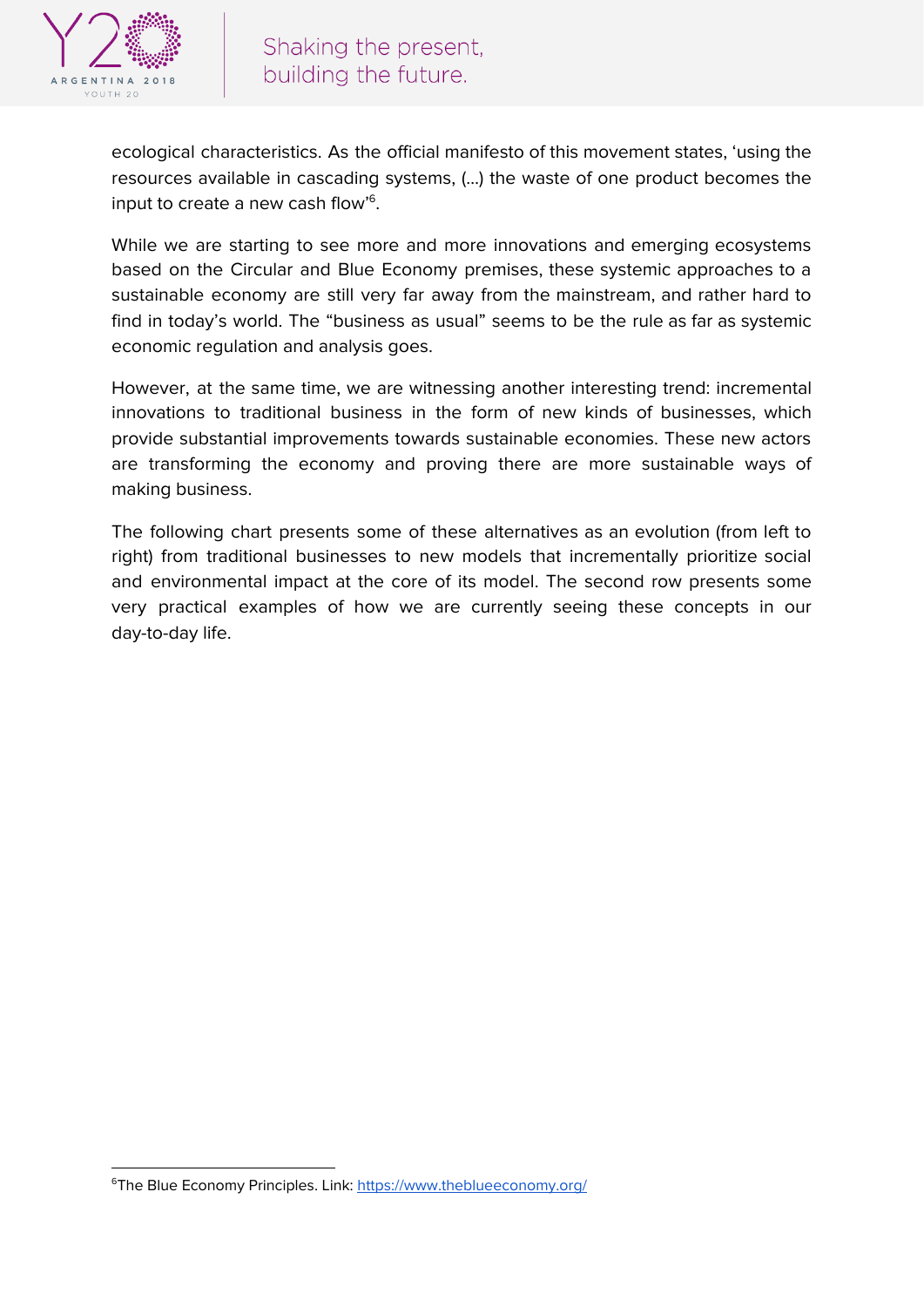

**Inclusive businesses:** provide goods, services, and livelihoods on a commercially viable basis, either at scale or scalable, to people living at the base of the economic pyramid (BOP), making them part of the value chain of companies' core business as suppliers, distributors, retailers, or customers. In addition to these commercially inclusive activities, businesses may also pursue broader socially inclusive goals. Inclusive business should promote sustainable development in all its dimensions – economic, social and environmental (G20 Inclusive Business Framework, 2015). Inclusive businesses are found both as new entities and (increasingly and more often) as new business units in existing companies, which identify new opportunities in the form of inclusive businesses. Such is the case of most multinational corporations, which have incorporated inclusive business units in the last years.

According to the G20, who has been putting inclusive businesses at the center of the stage for some time, their potential is proven: multilateral development banks have invested over \$15 billion in inclusive business approaches in the last years. However, the opportunities of inclusive business are yet to be fully captured in the world, and there is immense potential for growth.

**Triple Impact businesses:** are business entirely created with the explicit purpose of generating social and/or environmental impact. These are a new type of businesses, which give the same status to profit, social and environmental impact.

Benefit Corporations (and its parent global movement, B-Corps) are a clear living example of this new trend.<sup>7</sup>

**Social business**: as defined by the creator of this now very popular concept, Prof. Muhammad Yunus, a social business is a business especially created and designed to address a social problem, which is non-loss, non-dividend company. This means that it is financially self-sustainable and that possible profits realized by the business are reinvested in the business itself, with the aim of increasing social impact. (Yunus, 2009 and 2011).

In the case of social businesses, profit is secondary in its importance in relation to social or environmental impact, to which it is subrogated. Many social businesses have grown and expanded since Prof. Yunus' introduction of the term, some of them co-funded by Grameen movement itself.

<sup>&</sup>lt;sup>7</sup> See <https://www.bcorporation.net/> and <https://sistemab.org/> for Latin America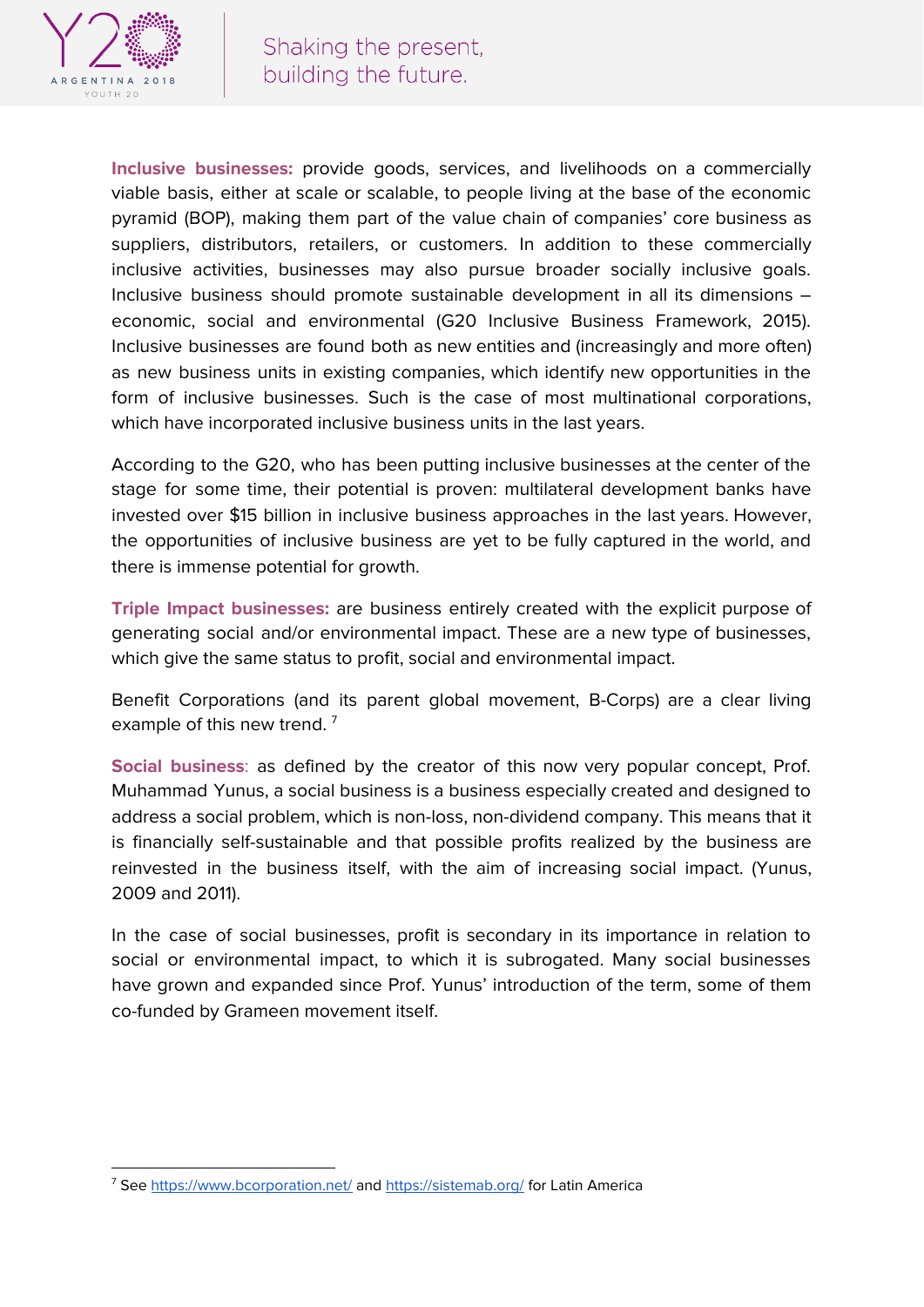

#### 2.2 Regulation, policy and crisis management

In this wide ecosystem, institutional opportunities and transparency of course play a major role on sustainable development almost across all approaches. Governments at local, regional and global level have major roles in the regulation and redistribution, enabling and blocking different opportunities. Taxes and transfers are critical to growth and prosperity.

Structural changes associated with the new sustainable economy are fundamentally dependent on government policy. Delegates will have to consider, ideate and suggest policy that could open the way for scaling all the innovations that we have, and those to come in the next years.

"Broader changes to the existing fiscal system and the measurement of economic performance could help enable a systemic transition towards the circular economy. While many circular economy opportunities already have a sound underlying profitability, a number of international organisations, such as the European Commission, the OECD, the International Monetary Fund (IMF), and the International Labour Organization, have suggested further opportunities could be unlocked by shifting fiscal incentives towards labour from resources. However, any such shift is a sensitive matter and needs to be seen in the light of international competitiveness, administrative issues, tax revenue stability and distributional effects. Complementing today's flow-based metrics such as GDP as a measure of economic success with measures of a country's stock of assets could be an instrument for policymakers to account for the restoration and regeneration of natural capital." (The Ellen Mac Arthur Foundation, 201 p.14)

The Fourth Sector Coalition is an emergent global movement that highlights the fundamental dissonance between existing organizational models (and consequent regulation systems) and new sustainable initiatives such as the ones we have explored. As boundaries between traditional sectors are fading, there is a new **fourth sector** composed of a variety of hybrid models, which demands for a new supportive ecosystem that promotes its efficacy and growth.

Key elements of an effective supportive ecosystem for the fourth sector include access to financial markets, legal structures and regulations, tax policy, education and training, conflict management, new marketing and communications channels, technical assistance, information technology, assessment and reporting standards, ratings and certification, among others. All of these element have an important public policy component (Sabeti et al, 2009).

Although the creation of a thriving supportive ecosystem for the Fourth Sector exceeds the government's responsibility, governments have the key to unlocking these urgent changes. The delegates will have a unique opportunity to discuss these aspects and recommend the most important policy changes.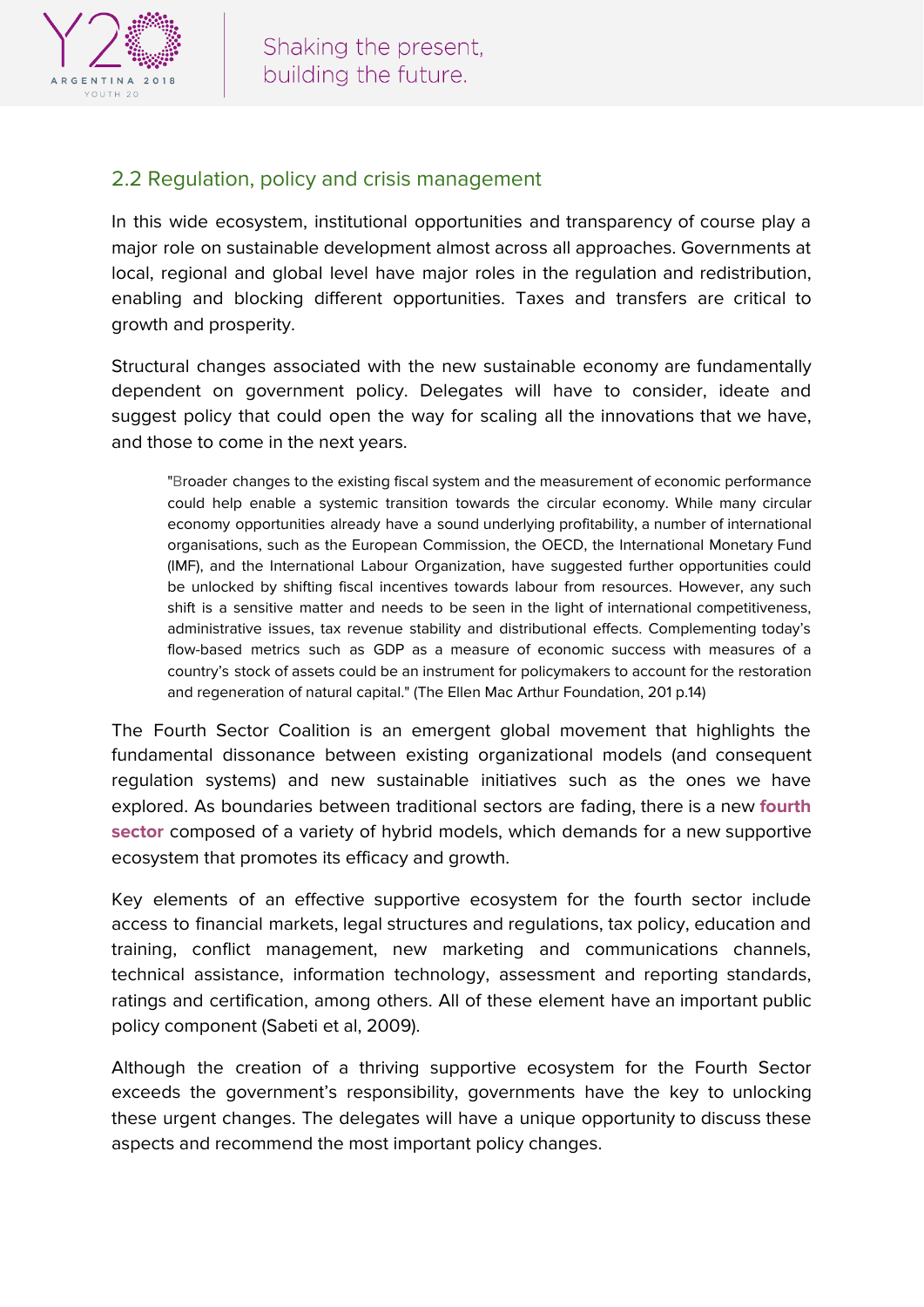

World nations also face other challenges regarding institutions that need to be considered. Corruption, bribery, theft and tax evasion cost some US \$1.26 trillion for developing countries per year; this amount of money could be used to lift those who are living on less than \$1.25 a day above \$1.25 for at least six years according to the UN. Some innovations like **Blockchain technology** could complement the circular economy reinforcing transparency on transactions and minimising corruption, apart from tracking and visualising and sharing data<sup>8</sup>. "Invisibility is at the root of many problems: slave labour, food loss, chemical hazards, fraud. The list goes on. Supply chains recorded on blockchain can reduce loss, ensure safety standards, affirm nutritional value, ensure people get paid, and prevent double-counting in the system" 9 Recording and visualising data can help decision-makers to make better choices.

Another aspect is the pressing environmental challenge, which cost societies an increasing number of resources, on top of invaluable losses in lives and health. As an example, the United States federal government's National Oceanographic and Atmospheric Administration [reported](http://edition.cnn.com/2018/01/08/us/2017-costliest-disasters/index.html) recently that the three powerful Atlantic hurricanes of 2017 — Harvey, Irma and Maria — cost the US population \$265 billion, and massive Western forest fires another \$18 billion.

In its annual Climate Change [Vulnerability](http://maplecroft.com/portfolio/new-analysis/2014/10/29/climate-change-and-lack-food-security-multiply-risks-conflict-and-civil-unrest-32-countries-maplecroft/) Index, the U.K.-based risk analysis firm Maplecroft lists the top 32 countries at "extreme risk" from climate change. The top 10 are all tropical countries: Bangladesh, Sierra Leone, South Sudan, Nigeria, Chad, Haiti, Ethiopia, the Philippines, the Central African Republic, and Eritrea. Of these, all but Nigeria and the Philippines are on the UN's list of the world's 48 poorest countries.

The UN [Intergovernmental](http://www.ipcc.ch/) Panel on Climate Change has forecasted crop-yield declines of up to 50 percent for developing-world staples such as rice, wheat, and corn over the next 35 years in some areas—most of them in the tropics.

Finally, policy makers, business, institutions and communities need to develop plans for dealing with the undesirable outcomes of the schumpeterian "creative destruction". Many jobs are going to disappear, whilst many others are going to be created and we may not be prepared with the skills needed to face the challenge. Climate change effects are harder with vulnerable population. Migration, violence and conflict are more and more related to climate change outcomes, with implications on democracy and traditional western values.

<sup>8</sup> Simpson, A. (2016) Signal of change: Retail and Tech giants trck Chinaś Pork on blockchain https://thefuturescentre.org/signals-of-change/9208/retail-and-tech-giants-track-china-s-pork-blockchai n

<sup>&</sup>lt;sup>9</sup> Simpson, A. (2016) Sensemaking/Blockchain for sustainability: insights from the pioneers. https://thefuturescentre.org/articles/9562/blockchain-sustainability-insights-pioneers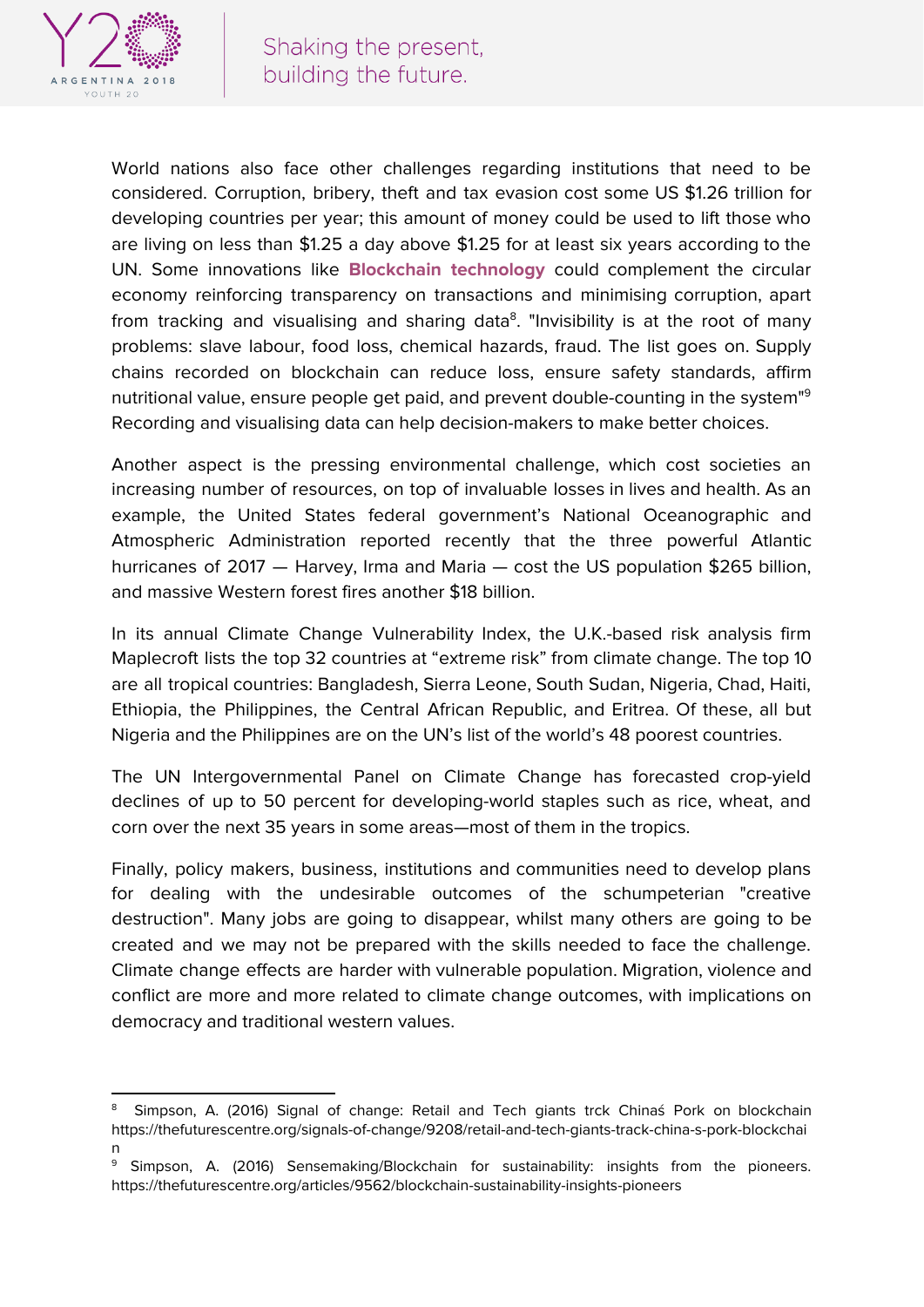

Considering these challenges, the role of policymakers is extremely important, but also complex. Taxes, regulations and the role of the welfare state in the 21st century needs to address the changes and the decisions towards more sustainable options.

We need to build new institution systems that account for all these needs, and are resilient to new and recurring crisis. How can we make the most of the opportunities created by the transformation of the system? How can we, collectively, minimise the negative impact especially in the most vulnerable population? What are the best policy suggestions to promote an economy that works for all?

#### 2.3 Financing the new economy: Impact Investing

A brief focus needs to be made on the role of the private sector to finance and grow the future sustainable economy as we foresee it. The role of private investors in financing sustainable economies through impact investing has been gaining momentum increasingly in the last years.

The definition provided by the Global Impact Investing Network (GIIN) states that **Impact Investments** are investments made into companies, organizations, and funds with the intention to generate social and environmental impact alongside a financial return. Impact investments can be made in both emerging and developed markets, and target a range of returns from below market to market rate, depending on investors' strategic goals.

Being a relatively new term used to describe investments made across many asset classes, sectors, and regions, the market size of impact investment has not yet been fully quantified. However, the GIIN runs an annual impact investors' survey, which is a solid attempt to quantify the market. In its 2017 edition (latest available to the date) respondents reported managing a total of USD 114 billion in impact assets. $^{\rm 10}$ 

According to the G20 Inclusive Business Framework of 2015, "a variety of new players are emerging in impact investing, complementing longstanding activities of development finance institutions. New players range from quasi-philanthropic to fully for-profit entities, which are opening new financing opportunities, combined in some cases with other non-financial services. All of them seek, beyond a financial return, a positive – and measurable – social or environmental impact. They provide debt, equity, and other financial products, such as guarantees, whereby return expectations are usually longer-term, thus allowing businesses to grow without the pressure to deliver short-term returns."

<sup>&</sup>lt;sup>10</sup> Website of The Global Impact Investing Network [https://thegiin.org](https://thegiin.org/)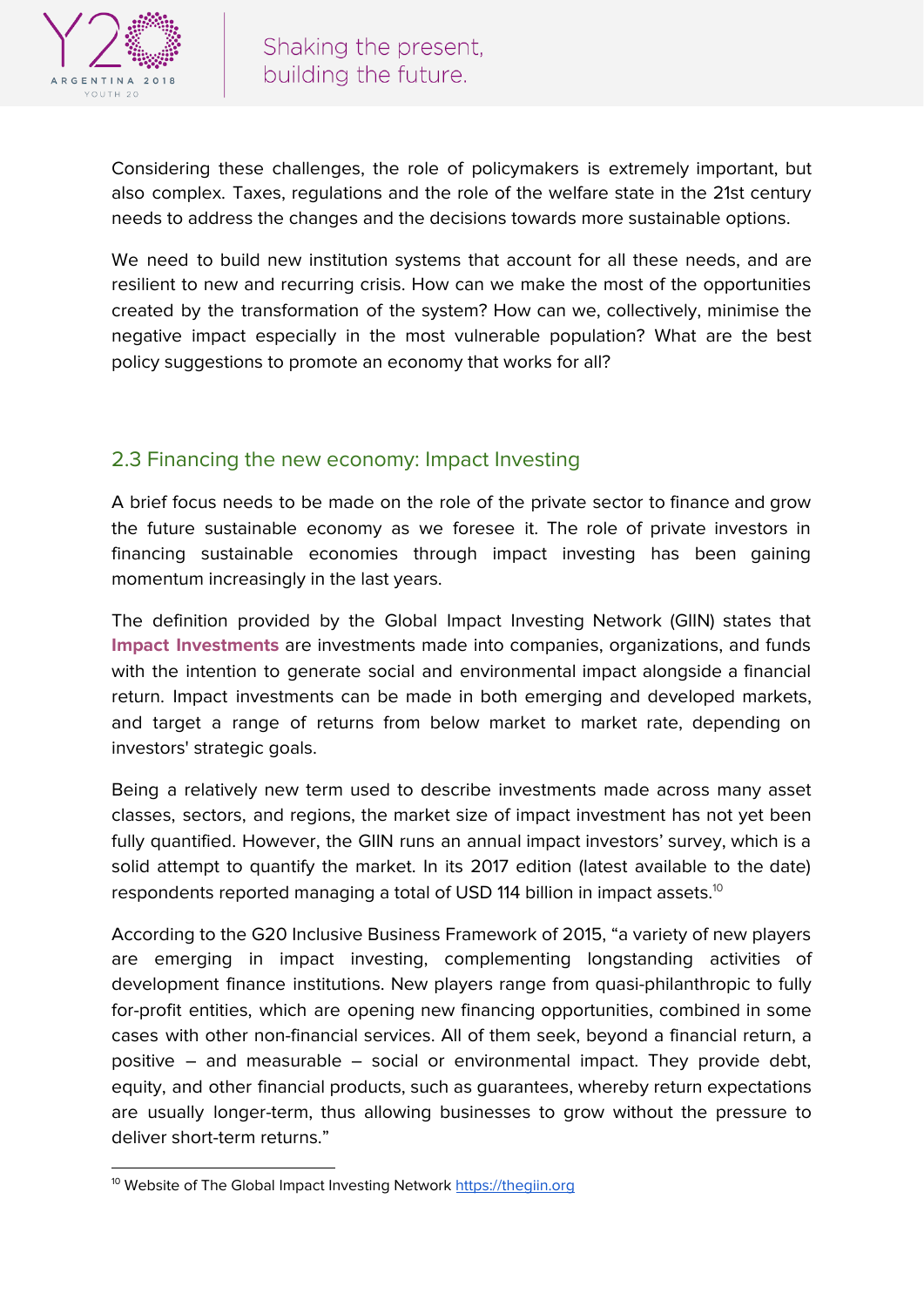

Around the world, impact investing is growing fast and engaging new kinds of actors. Alongside with this growth, major conversations such as how important is obtaining market returns for investors, more effective ways of measuring impact, and the role of SDGs as ways to organize and report impact are emerging and gaining headlines as well.

Delegates will have the opportunity to discuss which is the role that impact investing should play in a sustainable economy, how it should be regulated and promoted by public policy, and which are the strategic moves that governments will need to make in the next years to help this growing trend go mainstream.

#### 2.4 The role of citizens: we the people

As we have mentioned repeatedly, societies have a key role in fostering inclusive, sustainable ecosystems based on sustainable economic development. Public officials and private companies will not be able to accomplish their task unless population around the world both demands for change, and enables innovative solutions to thrive. In the era of communications and disruptive change, citizen activism and responsibility in the form of changemaking is more important than ever.

This is not easy, as people around the world are living challenging times, in very unequal conditions. In a global survey conducted by UN Development Programme, policy makers from around the world acknowledged that inequality in their countries is generally high and potentially a threat to long-term social and economic development<sup>11</sup>. Income inequality has increased substantially in many OECD countries in recent decades (Oxford Martin). The UN reports that a significant majority of households in developing countries—more than 75 percent of the population—are living today in societies where income is more unequally distributed than it was in the 1990s.

On the other hand, middle class is expected to grow globally, increasing pressure on production but also showing the inefficiency of the system. According to the UN, each year, an estimated one third of all food produced – equivalent to 1.3 billion tonnes worth around \$1 trillion – ends up rotting in the bins of consumers and retailers, or spoiling due to poor transportation and harvesting practices.

Citizens are increasingly reacting to unfair economic development conditions, not only by demanding their rights to be recognized by governments in a new era

<sup>&</sup>lt;sup>11</sup> Goal 10: Reduce Inequality within and among countries. UN Sustainable Development Goals http://www.un.org/sustainabledevelopment/inequality/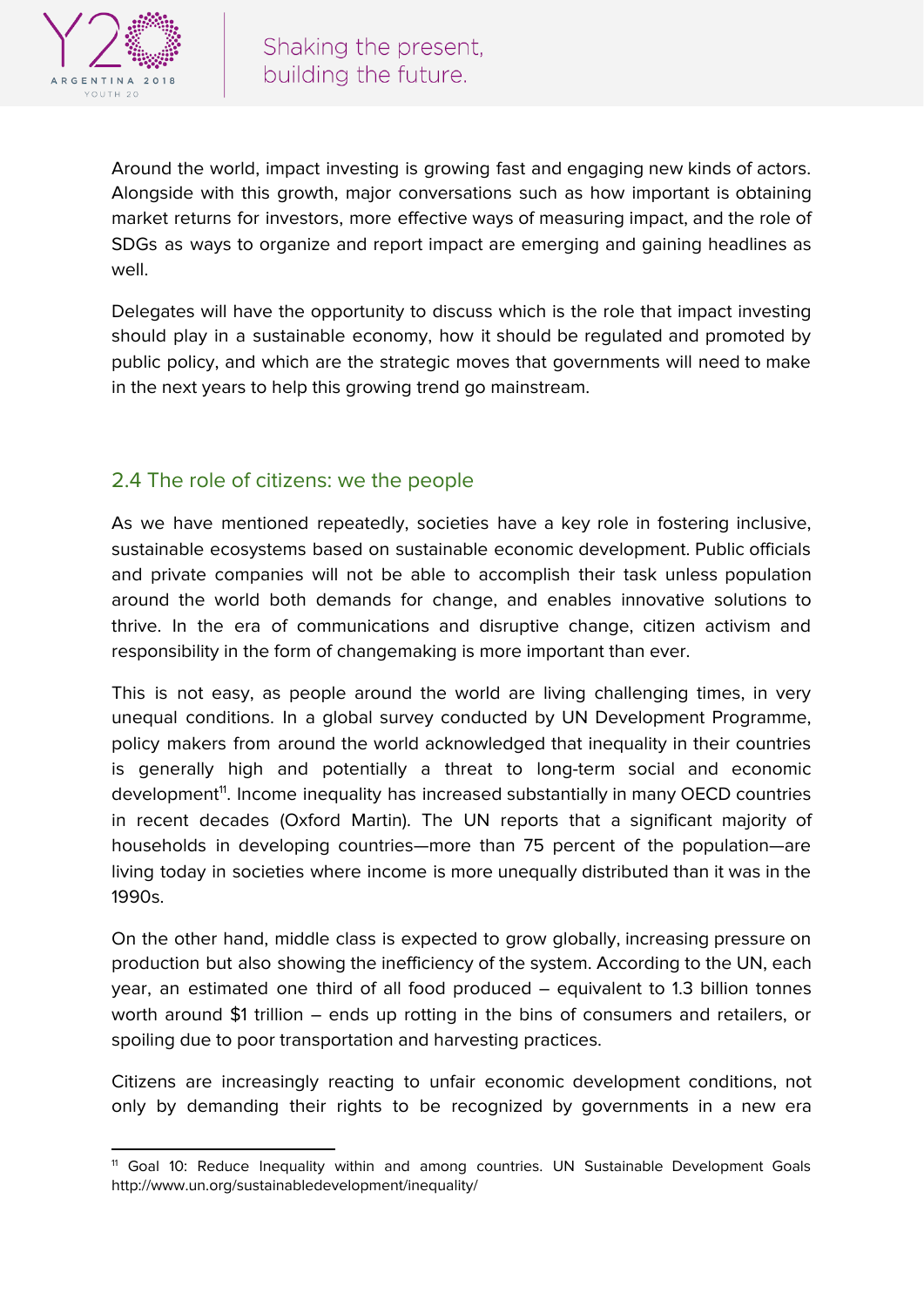

(movements as the Arab Spring, Occupy New York, and many others, are beautiful samples of this), but also creating local citizen-driven solutions to pressing global development issues.

At the same time, world populations hold immense power in their role as consumers. Conscious lifestyles and "conscious consumerism" are growing as trends, especially among youth, who represent half the world's population (Euromonitor International. 2012) and the portion whose share as buyers grows more rapidly. Debate is soaring online regarding if conscious consumerism is an effective way to change the world (this [article](https://qz.com/920561/conscious-consumerism-is-a-lie-heres-a-better-way-to-help-save-the-world/) by Alden Wicker and the debate it started is a great example of that), but evidence shows that the market for sustainable goods is growing, and experts predict positive results for the environment and societies in which these new businesses grow. Many purpose-driven scalable, replicable local projects driven by youth are increasingly depending on consumers' awareness to achieve their proposed impact, so that is another reason to state that consumers hold a high amount of power in shifting towards a sustainable economy.

Education also plays a key role here, as present and future generations need to understand the big systemic changes we have ahead, and the role each person plays in building the new economy.

Delegates will have the opportunity to discuss how can public policy inform the role of citizens as drivers of small and large scale changes towards a sustainable economy.

### 3. Call to action

These are certainly interesting times to live. We see problems around us, but if we know where to look, we start to see innovations everywhere, often times created by young changemakers from different parts of the world, who use technology and communications to scale their vision for a more sustainable world.

We need to work together across sectors, regions and generations to make a new, sustainable economy a reality. Which will be the role you choose to play?

#Economy #Sustainability #ChangemakerEconomy #Development